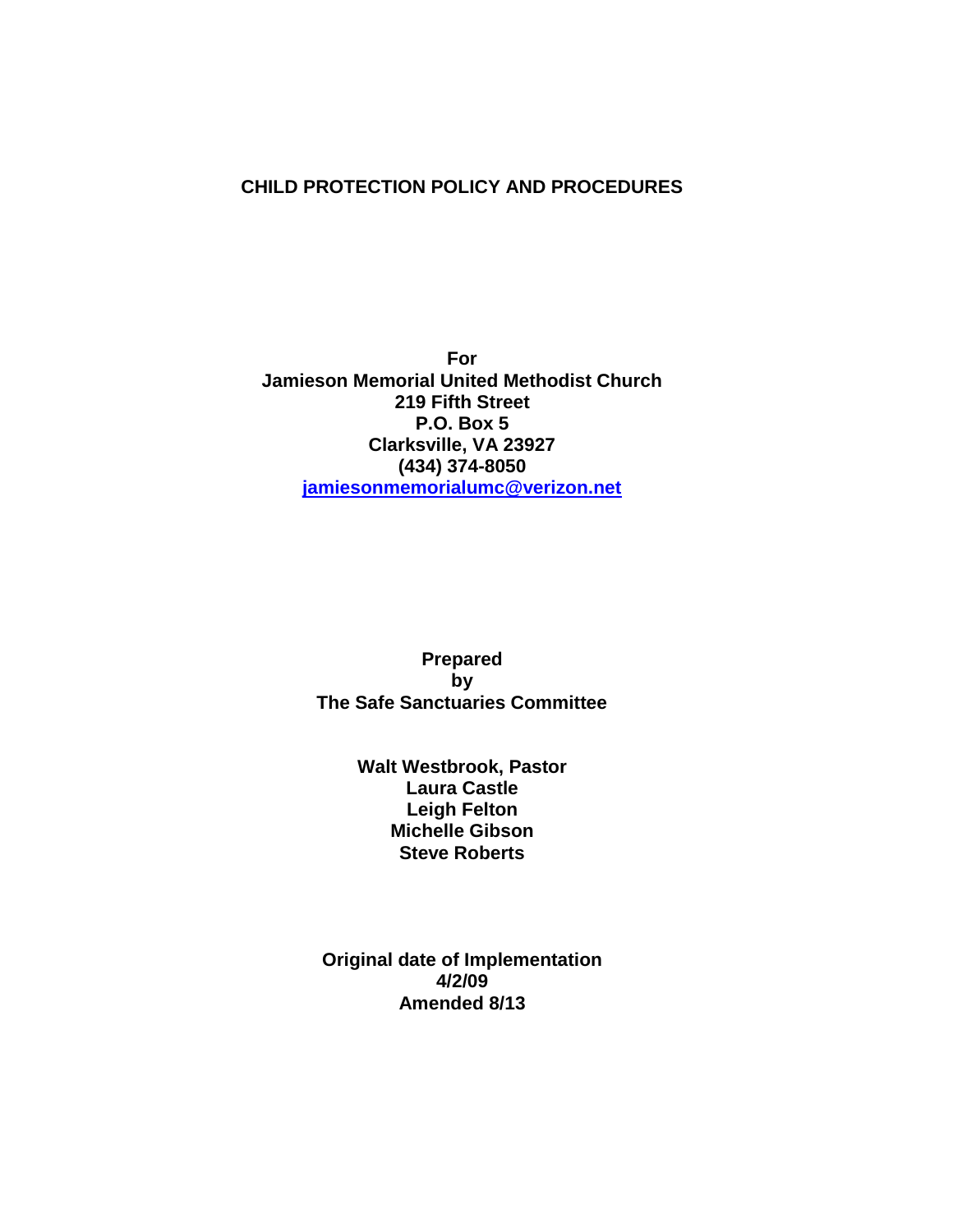# **CHILD PROTECTION POLICY AND PROCEDURES**

#### **I. Purpose**

Jamieson Memorial United Methodist Church seeks to establish reasonable procedures to reduce the risk of physical, emotional and sexual abuse of children and as they participate in church ministries, and to protect staff and volunteers from false allegations of misconduct.

#### **II**. **Biblical Foundation**

Jamieson Memorial United Methodist Church seeks to express God's love of young persons and to provide for their personal wholeness. This faith community seeks to provide an environment which is caring and secure for all persons. The Bible is foundational to our understanding upon which all policies, procedures and ministries must stand.

*And they were bringing children to Him, that he might touch them, and the disciples rebuke them. But when Jesus saw it He was indignant, and said to them, "Let the children come to me, do not hinder them; for to such belongs the kingdom of God. Truly, I say to you, whoever does not receive the kingdom of God like a child shall not enter it." And He took them in His arms and blessed them, laying His hands upon them.*

Mark

10:13-16

Jesus teaches us explicitly that young persons have the right and the keys to the Kingdom of God. He demonstrated this through blessing and touch. Our goal in response to this Biblical mandate is to maintain a safe, secure and loving place where children may grow.

*"Go out into the roads and lanes, and compel people to come in, so that my house may be filled."* Luke 14:21 (NRSV)

In the Parable of the Great Banquet, Jesus reminds us that God is in the business of inviting all people to the table, where they can be nurtured and transformed to be Christ to others. Today, we continue to recognize that each individual is a child of God and must be allowed to live free of fear, surrounded by love. As Christian adults, we must establish and maintain a nurturing, loving, safe and secure Christian environment, providing support and assistance to our children, youth, and at-risk adults, remembering that our mandate is not only a responsibility, but an opportunity to protect the gift that God has bestowed upon us.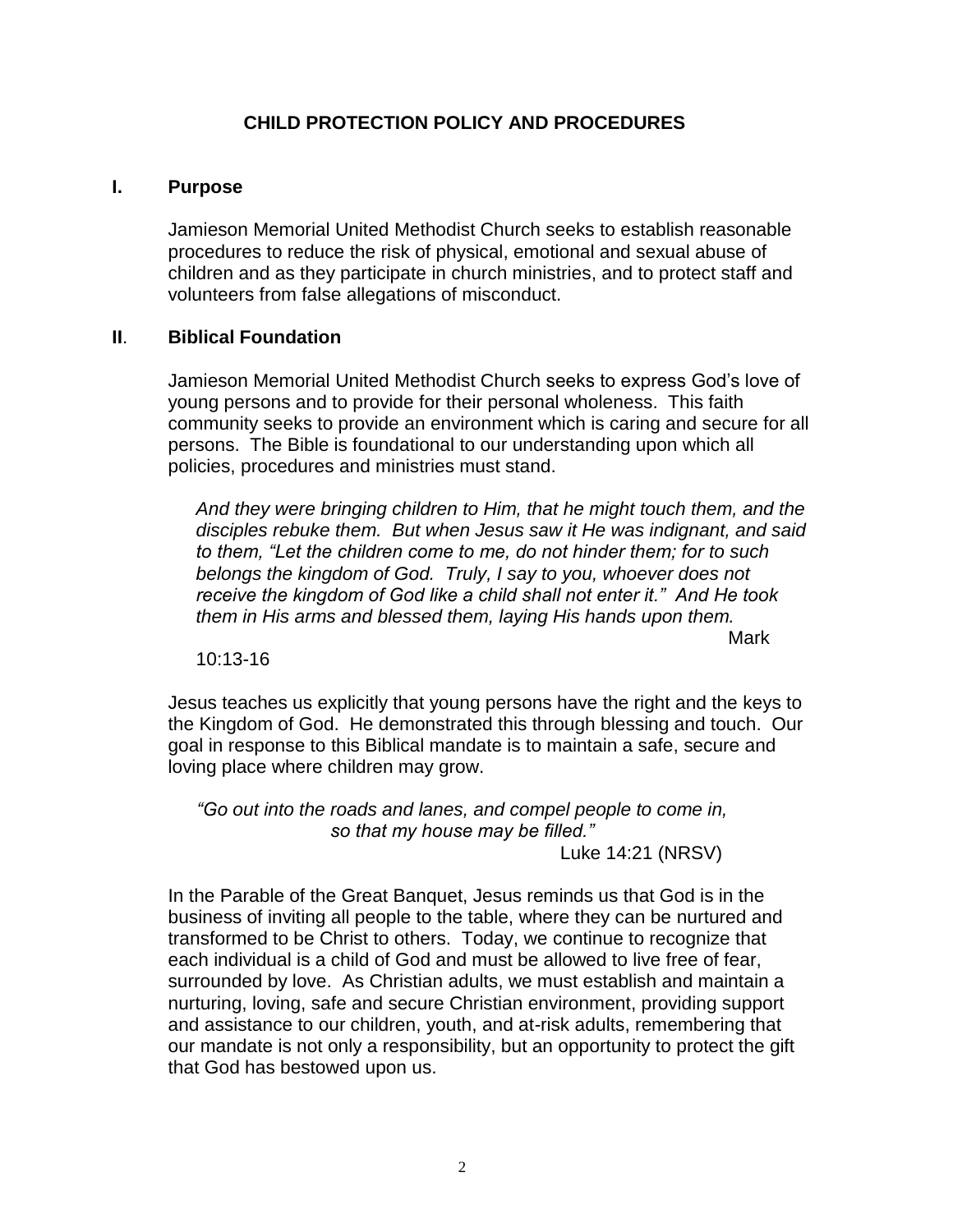*"A new commandment I give you: Love one another. As I have loved you, so you must love one another." John 13:34 (NIV)*

*Blessed are your eyes, because they see; and your ears, because they hear. Matthew 13:16*

### **III. Commonwealth of Virginia Statutes**

Under Section 63.2-100 of the Code of Virginia, an abused child is defined as one who is less than eighteen years of age,

1. Whose parents or other person responsible for his care creates or inflicts, threatens to create or inflict, or allows to be created or inflicted upon such child a physical or mental injury by other than accidental means, or creates a substantial risk of death, disfigurement, or impairment of bodily or mental functions, including but not limited to, a child who is with his parent or other person responsible for his care either (i) during the manufacture or attempted manufacture of a Schedule I or II controlled substance, or (ii) during the unlawful sale of such substance by that child's parents or other person responsible for his care, where such manufacture, or attempted manufacture or unlawful sale would constitute a felony violation of § 18.2-248;

2. Whose parents or other person responsible for his care neglects or refuses to provide care necessary for his health. However, no child who in good faith is under treatment solely by spiritual means through prayer in accordance with the tenets and practices of a recognized church or religious denomination shall for that reason alone be considered to be an abused or neglected child;

3. Whose parents or other person responsible for his care abandons such child;

4. Whose parents or other person responsible for his care commits or allows to be committed any act of sexual exploitation or any sexual act upon a child in violation of the law;

5. Who is without parental care or guardianship caused by the unreasonable absence or the mental or physical incapacity of the child's parent, guardian, legal custodian or other person standing in loco parentis; or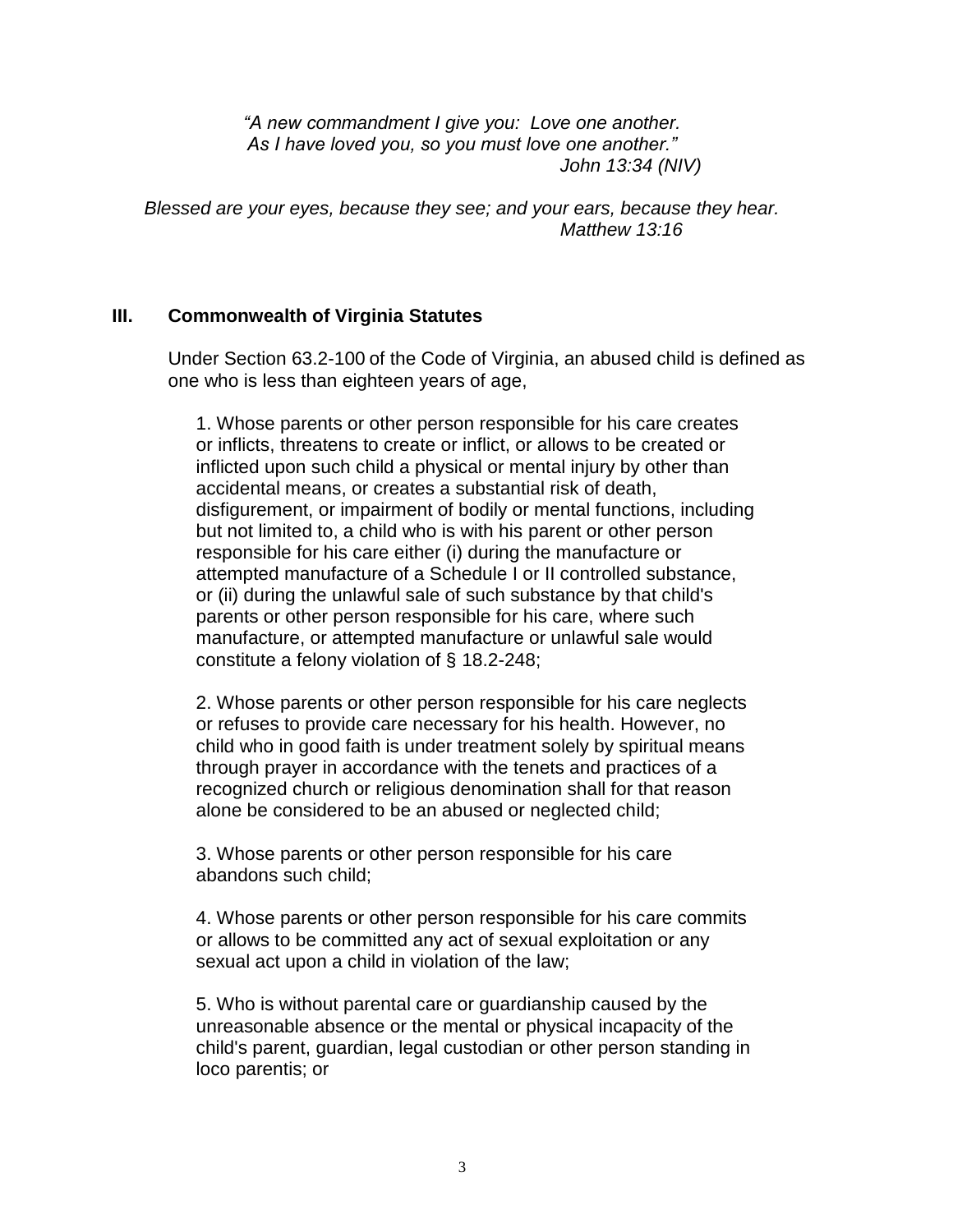6. Whose parents or other person responsible for his care creates a substantial risk of physical or mental injury by knowingly leaving the child alone in the same dwelling, including an apartment as defined in § 55-79.2, with a person to whom the child is not related by blood or marriage and who the parent or other person responsible for his care knows has been convicted of an offense against a minor for which registration is required as a violent sexual offender pursuant to § 9.1-902.

An act of child abuse may be committed by any person responsible for the care of another individual who is less than eighteen years of age. It does not matter whether the person caring for the child under the age of 18 (hereinafter referred to as a "Child" or "Children", which term as used in this Policy also includes youth ages 12-18) is a compensated or a volunteer worker. It does not matter whether the person routinely is entrusted with the care of children or whether such individual only occasionally comes in contact with children. It does not matter whether the person was entrusted with the care of a child for an hour or only a moment. It only matters that a child was abused or neglected by the person who, on the occasion in question, was responsible for the child's care.

# **IV. Types of Child Abuse**

### **A. Definition**

Child abuse refers to an act committed by a parent, care giver or person in a position of trust (even though he/she may not care for the child on a daily basis) which is not accidental and which harms or threatens to harm a child's physical or mental health or welfare. The following definitions and explanations in this section are from the Virginia Department of Social Services.

### **B. Types of Abuse**

### **1. Physical Abuse**

A physical injury, threat of injury or creation of a real and significant danger of substantial risk of death, disfigurement or impairment of bodily functions. Such injury or threat of injury, regardless of intent, is inflicted or allowed to be inflicted by non-accidental means. Examples: asphyxiation; bone fracture; brain damage, skull fracture, subdural hematoma; burns, scalding; cuts, bruises, welts, abrasions; internal injuries, poisoning; sprains; dislocations; gunshot, stabbing wounds.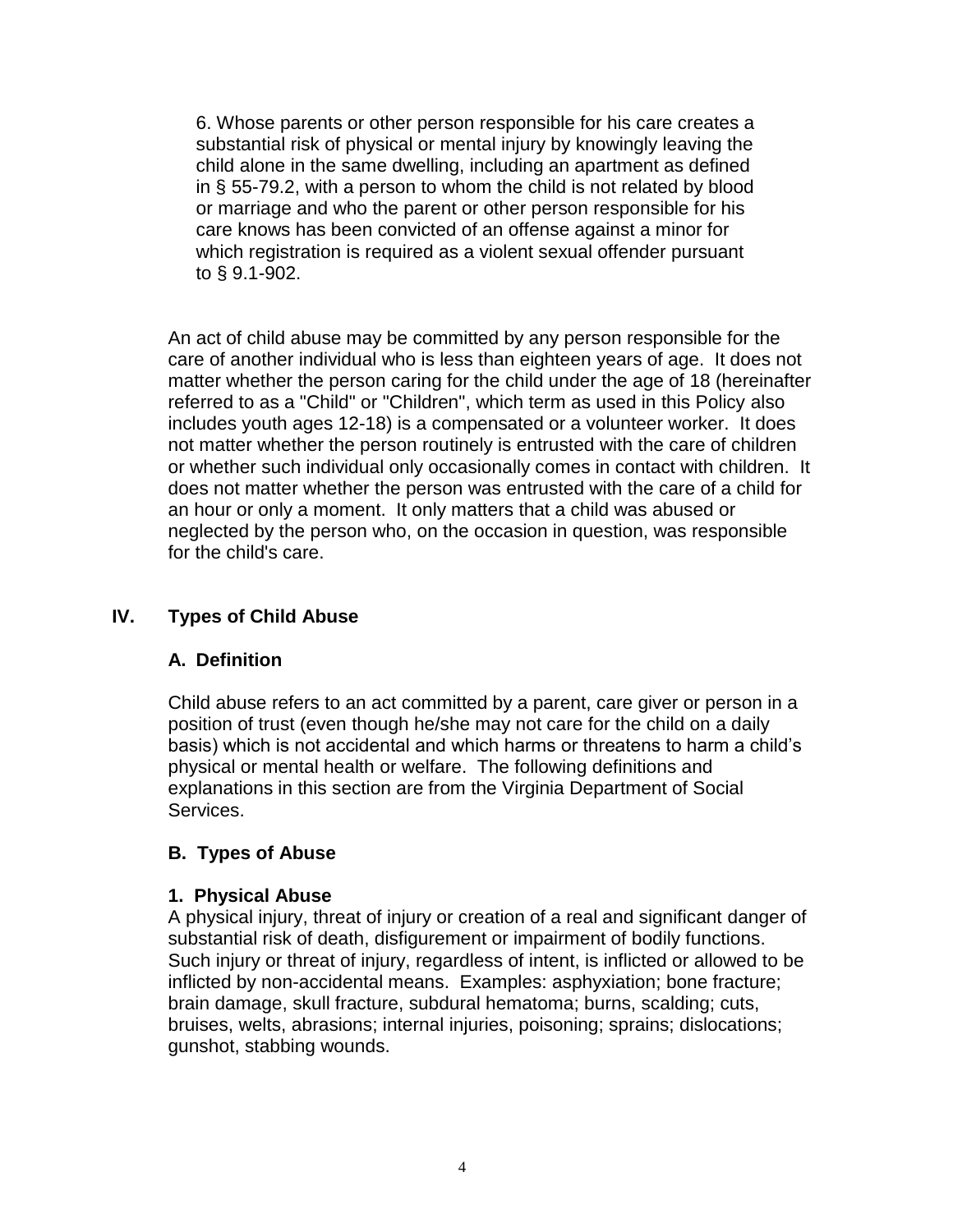## **2. Physical Neglect**

The failure to provide food, clothing, shelter, or supervision for a child if the child's health or safety is endangered. Physical neglect may include multiple occurrences or a one-time critical or severe event that results in a threat to health or safety, such as a toddler left alone. Other types of neglect include abandonment, inadequate supervision,

inadequate clothing, inadequate shelter, inadequate personal hygiene, inadequate food and malnutrition.

## **3. Sexual Abuse**

Sexual abuse includes any act defined in the code of Virginia which is committed, or allowed to be committed, upon a child by his/her parent or other persons responsible for the child's care. Examples of such abuse are: sexual exploitation, sexual molestation, intercourse/sodomy and other sexual abuse.

### **4. Medical Neglect**

Refusal or failure by caretaker to obtain and/or follow through with a complete regimen of medical, mental or dental care for a condition, which if untreated, could result in illness or developmental delays.

### **5. Failure to Thrive**

A syndrome of infancy or early childhood which is characterized by growth failure, signs of severe malnutrition, and variable degrees of developmental retardation. Children are considered to be in this category only when the syndrome is diagnosed by a physician and is caused by non-organic factors.

### **6. Mental Abuse/Neglect**

A pattern of acts or omissions by the caretaker which result in harm to a child's psychological or emotional health or development.

### **7. Educational Neglect**

The child's caretaker is directly responsible for the failure of the child to attend school or an approved alternative program of study.

### **8. Bizarre Discipline**

Any actions in which the caretaker uses eccentric, irrational or grossly inappropriate procedures or devices to modify the child's behavior.

# **V. Reducing the Risk of Child Abuse**

In an effort to create the safest possible environment within Jamieson Memorial United Methodist Church, several abuse prevention measures will be utilized. These measures include screening of paid and volunteer workers for past child abuse convictions or expungements, provision for regular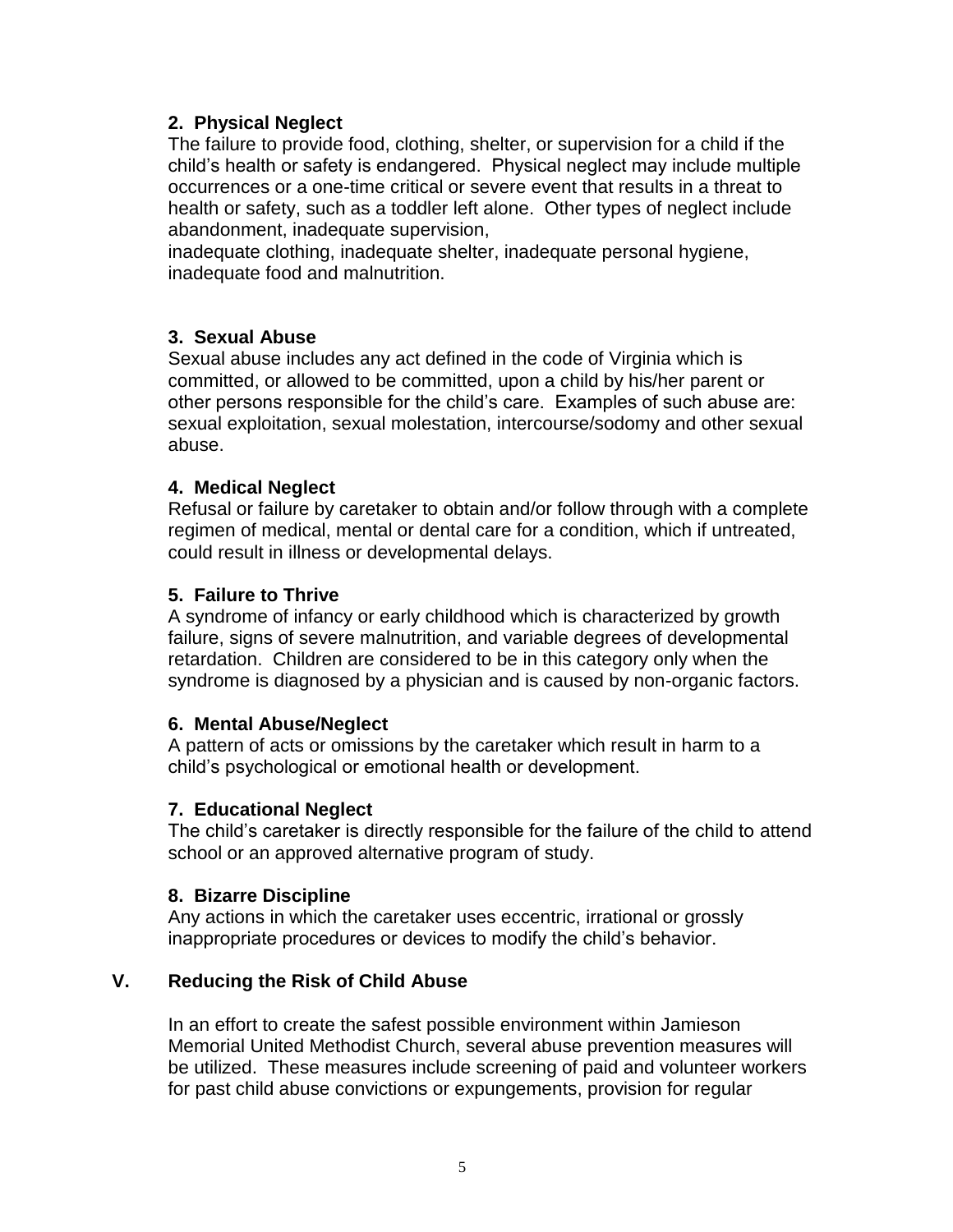training on child abuse issues to paid and volunteer staff members, use of the two leader/adult rule, standards of appropriate classroom discipline and open classrooms.

# **1. Six Month Rule**

Jamieson Memorial United Methodist Church will not use anyone as a leader, with the exception of paid staff, for children or youth ministries in the church unless such person has had continuous active involvement (attending/participating) in the church for at least six (6) months.

## **2. Staff/Volunteer Screening**

Before beginning their first year of service and thereafter annually, each employed or volunteer leader for children or youth ministries including short term volunteers, children or youth teachers, child care workers (nursery) or youth workers will be asked to complete a background check through the National Sex Offender Registry at [http://www.nsopw.gov.](http://www.nsopw.gov/) Anyone who is found to have a record through this registry will not be permitted to work with children/youth. Background checks completed in the last three years through other agencies that the worker has previously volunteered for will also be accepted. Within three months of the adoption of this policy, all existing workers with children and youth will comply with this paragraph in order to continue in their positions. The chair of the Child Protection Committee\* will maintain these records in a safe and confidential file in the church office.

\*The Child Protection Committee is now included in the Education Committee as all of the original members of the Child Protection Committee are also members of the Education Committee.

# **3. Staff Training**

Before beginning their first year of service, all paid and volunteer leaders, child care workers, children and youth Sunday School teachers and youth workers will be required to read the church's child protection policy and sign a form indicating that they have read and that they understand the policy and agree to abide by it. Anyone failing to do so will not be permitted to serve until the policy has been read and the form signed.

First year teachers or workers will be required to attend one training session related to the church's child protection policy during the course of their first year of service. These training sessions will be offered by the church and conducted by clergy or members of the Safe Sanctuaries Committee. Other workers with children and youth will be encouraged to attend such training sessions. If short term volunteers have not attended the training they should always be in the company of a long term volunteer who has attended the training.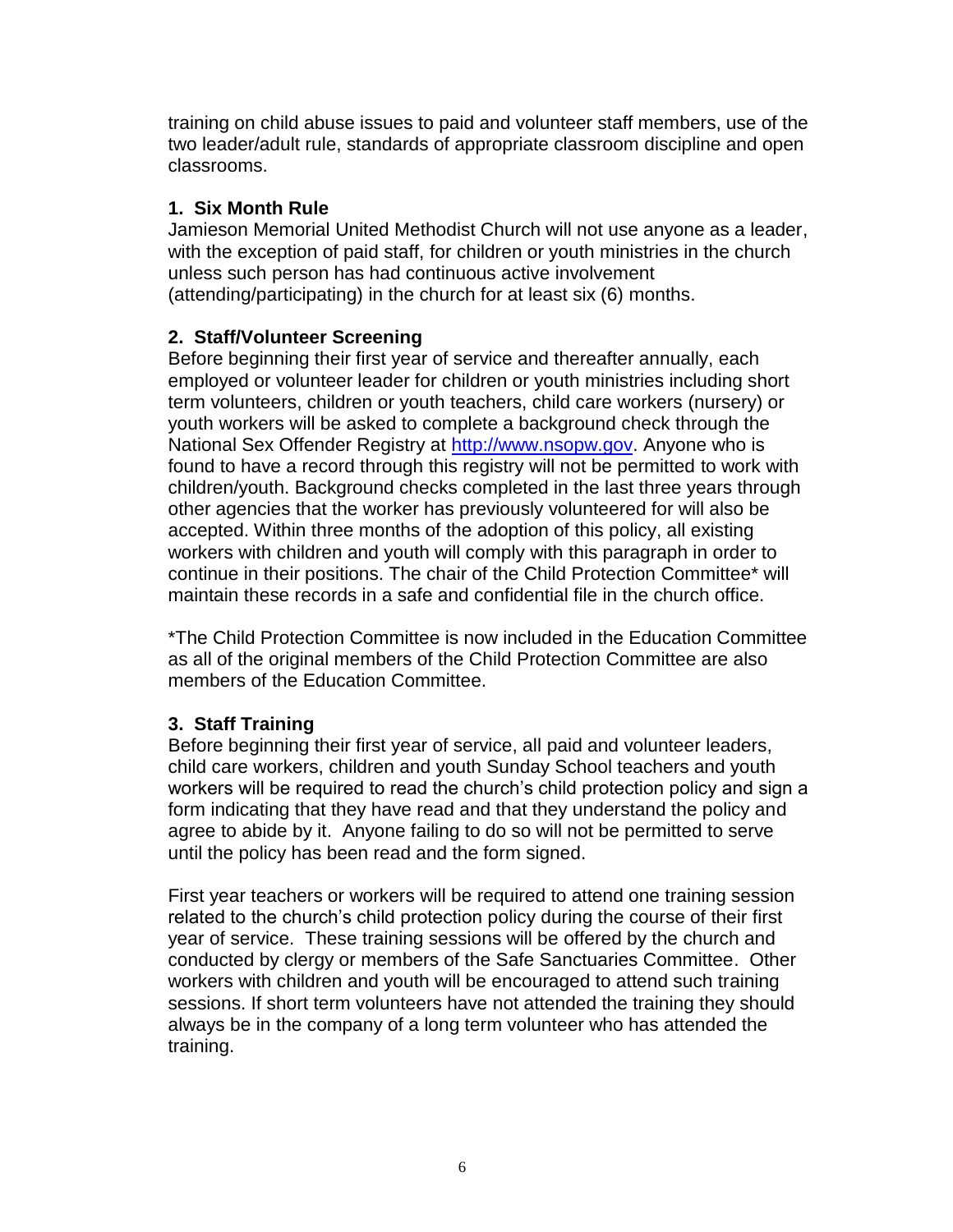Leaders of community groups of children or youth who use the church facility would be required to read the policy and sign the acknowledgment form. Church facilities, including outdoor facilities, will not be available to groups whose leaders refuse to read and sign the policy.

Vacation Bible School teachers/workers (18 years old and older) at Jamieson Memorial United Methodist Church will be required to read the policy and sign the acknowledgment form before the start of Vacation Bible School when Jamieson is the host church. Anyone refusing to read the policy and sign the form will not be permitted to serve. When Vacation Bible School is held at other churches, only teachers/workers from the Jamieson congregation will be asked to comply with this policy.

### **4. Two Adult Rule**

Whenever possible, leaders will be assigned in teams of two or more for all children or youth activities. These two leaders will be adults age 18 or older and at least 5 years older than the children and youth they are with. If there are not two leaders available for each group, then the activity will be conducted with open doors to the meeting room. Youth helpers, under age 18, will not be considered as one of the two adults.

Community groups of children or youth who meet at the church should, whenever possible, have two or more leaders present who have signed this form. If any group stays overnight at the church, or if a church sponsored group leaves the premises, two or more leaders must be present and whenever possible, include at least one male and one female not related by marriage, if the group is mixed in gender.

# **5. Adequate Supervision**

Adequate supervision will be provided at all times:

- One adult to three children, zero to twelve months of age.
- One adult to four children, ages twelve to twenty-four months
- One adult to six children, ages twenty-four months to thirty-six months
- One adult to eight children, ages three to eighteen years

The specific needs of individual children may require a change to these guidelines.

There will be a sign in/out sheet for both the nursery and children's Sunday School to record parents/guardians dropping off and picking up children to endure their safety.

# **6. One-on-One Mentoring or Consultation**

Any one-on-one mentoring or consultation between an adult and a child will be conducted in a room or area that is in plain view of others.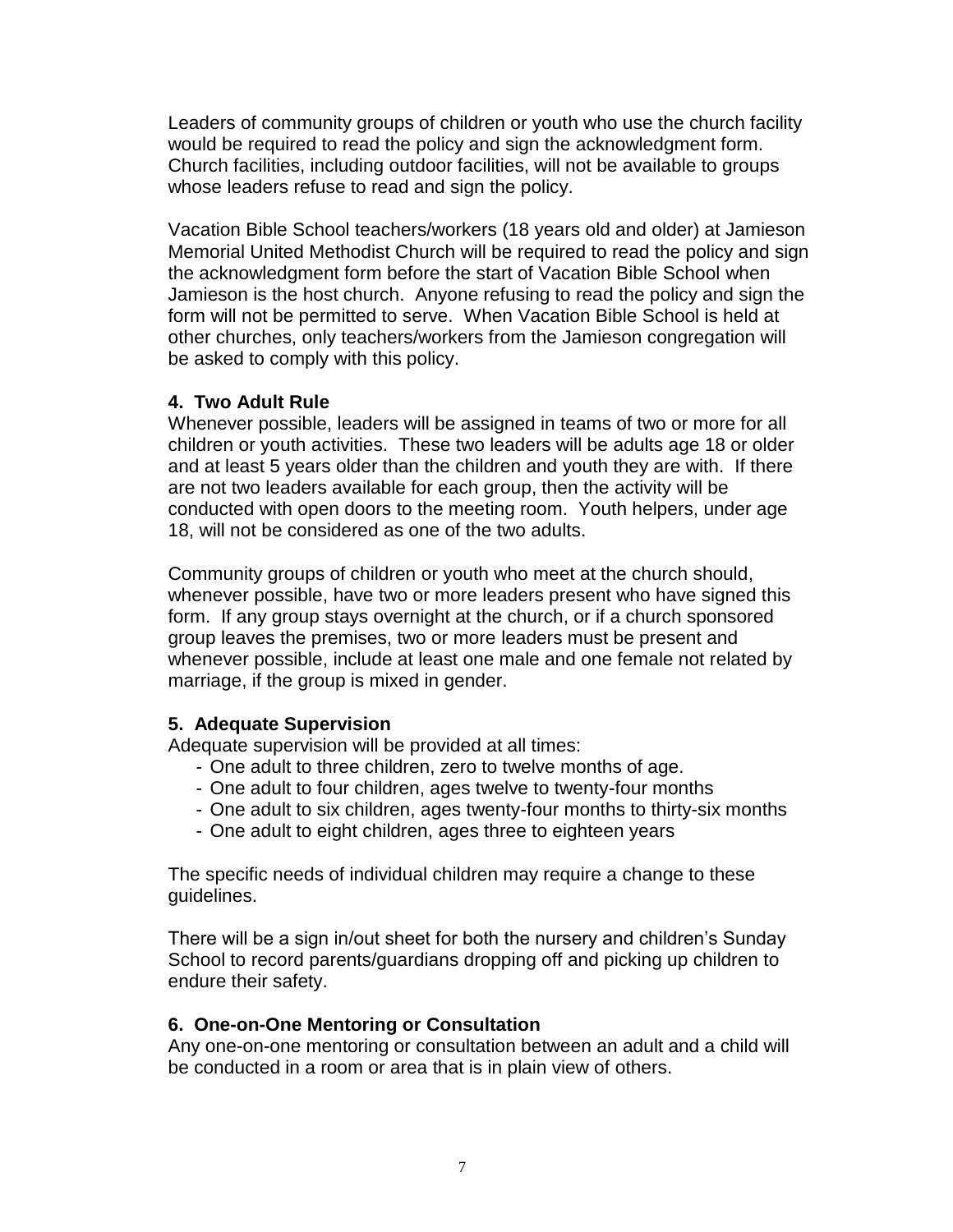## **7. Classroom Discipline**

All leaders and workers with children and youth will use the following discipline measures. If a child is behaving inappropriately, the leader or worker will tell the child specifically what he/she is doing that is not acceptable and state what the expected behavior is, e.g., "We do not throw blocks. We use blocks for building." If this measure is not effective, the child will be guided to another activity. If inappropriate behavior continues, the child may be placed at a table to work alone away from the other students. If the child's disruptive behavior continues after these steps have been taken, the child may be taken to the Sunday School Superintendent or the primary leader for the activity and left under his or her supervision. No physical punishment or verbal abuse, e.g., ridicule, are to be used at any time. If isolating the child within the classroom or removal of the child from the room becomes necessary, the situation will be discussed with the child's parents or guardian as soon as possible.

## **8. Open Classrooms**

Classrooms or child care rooms may be visited without prior notice by church staff, parents, or other volunteer church workers, e.g., Sunday School Superintendent, Education Committee Chair, at any time. Brief observations of child care rooms and classrooms of children or youth are conducted by the pastor or the primary leader during all activities.

## **9. Child Protection Committee**

The membership of the Child Protection Committee (Safe Sanctuaries) shall include the pastor and not less than three nor more than five members of the church. The Child Protection Committee shall review and propose any revisions to this Policy **as needed**, and shall be responsible for the administration and interpretations of this Policy.

# **VI. Reporting Child Abuse**

Should there be an allegation of child abuse at Jamieson Memorial United Methodist Church, the following procedures shall be followed:

- 1. Any allegation of child abuse shall be treated seriously.
- 2. Pray for the church and all persons affected by the allegation.

3. Immediately begin documenting all procedures which occur in handling the allegation.

4. Immediately notify the pastor and/or a member of the Child Protection Committee of the substance of the allegations, unless the allegations involve the pastor. The person notified shall immediately contact the pastor and/or other members of the Committee. As many members of the Committee as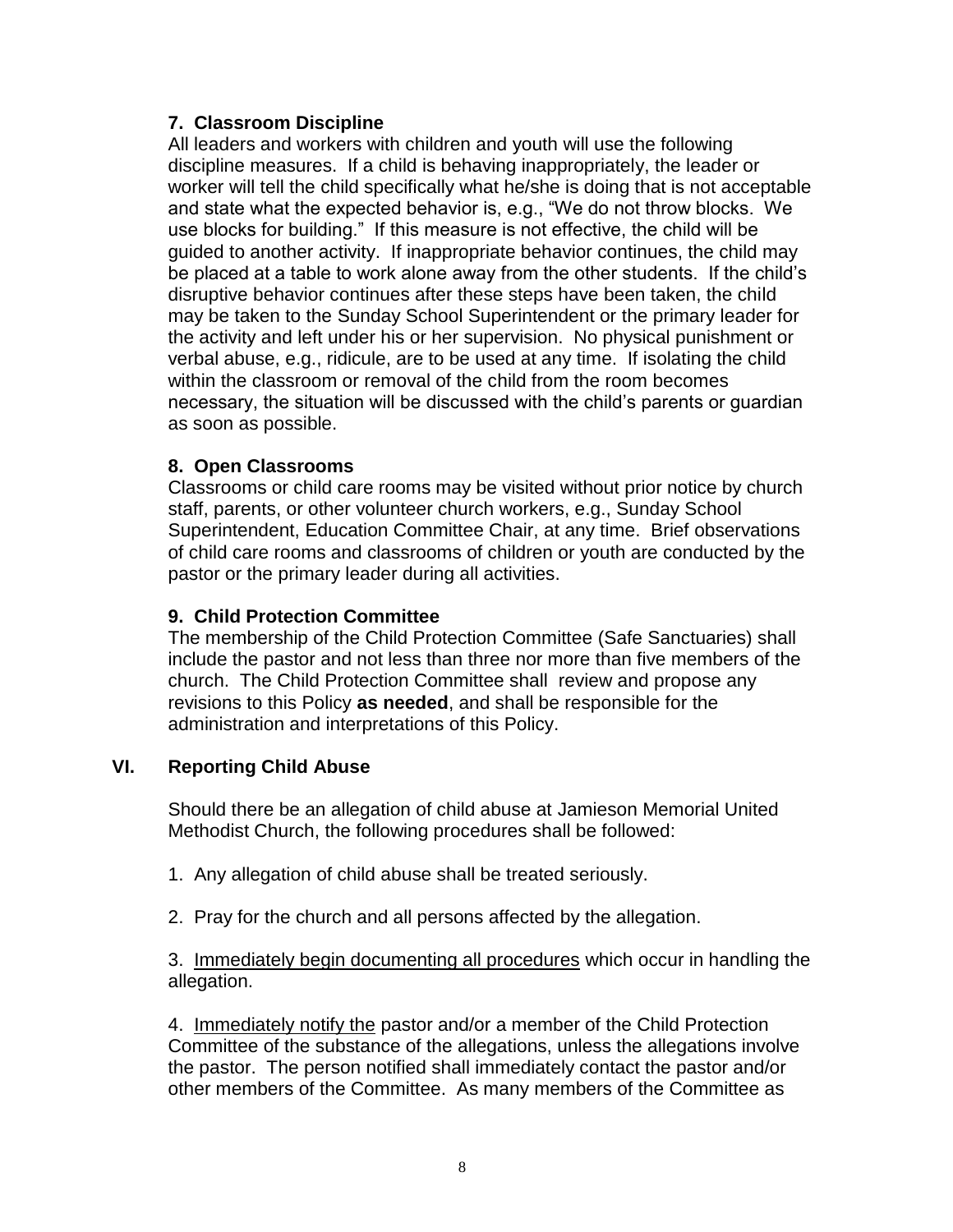are immediately accessible shall be convened either in person or by telephone and the allegations shall be evaluated initially to determine whether there is a reason to suspect that child abuse may have occurred. The function of the Committee at this stage is not to conduct an investigation, but to determine, based upon the allegations and the information then in the possession of the Committee, whether a reason to suspect exists. In making such a determination, the Committee shall avail itself of such counsel as it deems necessary and as is immediately available, including, but not limited to, consultation with an attorney, with a representative of the church's insurance company, with the district superintendent, and anonymously with the Virginia Department of Social Services.

a. If the allegations involve the pastor, the Chairperson of the Staff-Parish Committee shall be notified immediately and he or she shall immediately notify the district superintendent who shall direct the next steps taken by the church in responding to the allegations. The provisions of this Policy shall continue to apply except as the district superintendent directs that other steps be taken.

5. If the Child Protection Committee determines that there is a reason to suspect that child abuse may have occurred, then the following steps shall be taken:

a. Immediately notify the Virginia Department of Social Services of the allegation.

b. Immediately notify the parents if it is not known that they have previous knowledge.

c. Immediately notify the church's insurance company.

d. Immediately notify the district superintendent.

6. Do not confront the accused with the allegation. If the accused has assigned duties within the life of the church and the Child Protection Committee determines that the steps outlined in paragraph VI (5) above are appropriate, that person must be temporarily relieved of their duties until the investigation is concluded.

7. The pastor should extend whatever care and resources are necessary to those impacted by the allegation, but under no circumstances should the pastor or any church leader or member investigate the allegation. In providing care to the principals (alleged victim and the accused) and their families, the pastor or church leader, should under no circumstances be drawn into a discussion of the truth or falsity of the allegation which could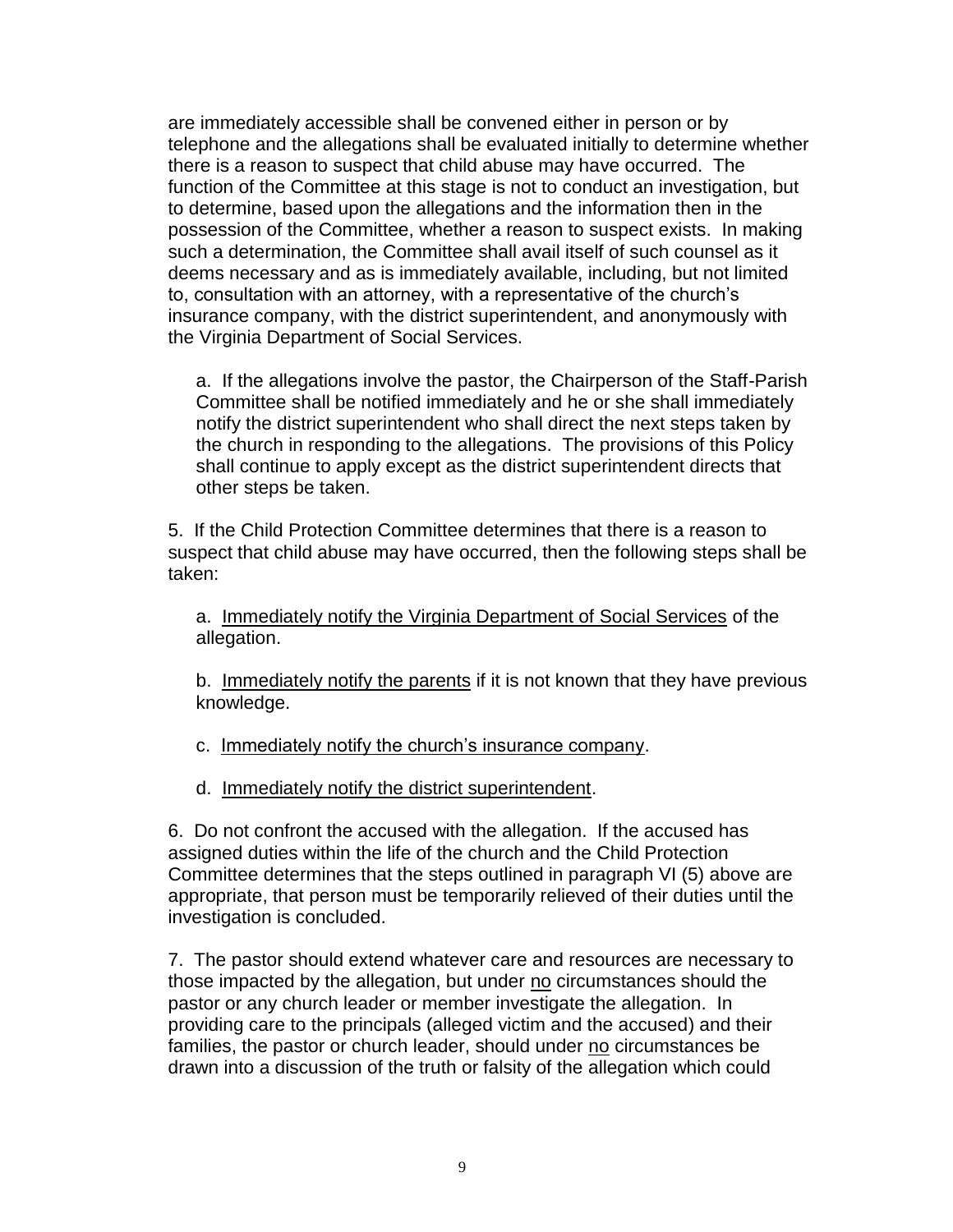contaminate the investigation. Do not assign blame or take any steps that involve establishing or refuting the allegation.

8. It is appropriate to show care and comfort for the alleged victim. This should be the pastoral objective from the moment the allegation is received or otherwise made known.

9. Observe confidentiality for both the alleged victim and the accused until advised to the contrary by the Child Protection Committee.

10. There shall be a single spokesperson for the Church who shall be designated by the Child Protection Committee.

#### **VII. Policy Review**

The Child Protection Policy and Procedures of Jamieson Memorial United Methodist Church shall be reviewed annually by the Child Protection Committee and then by the Administrative Council. A verification follow-up report will be made each year at Charge Conference to ensure the integrity of the policy and procedures.